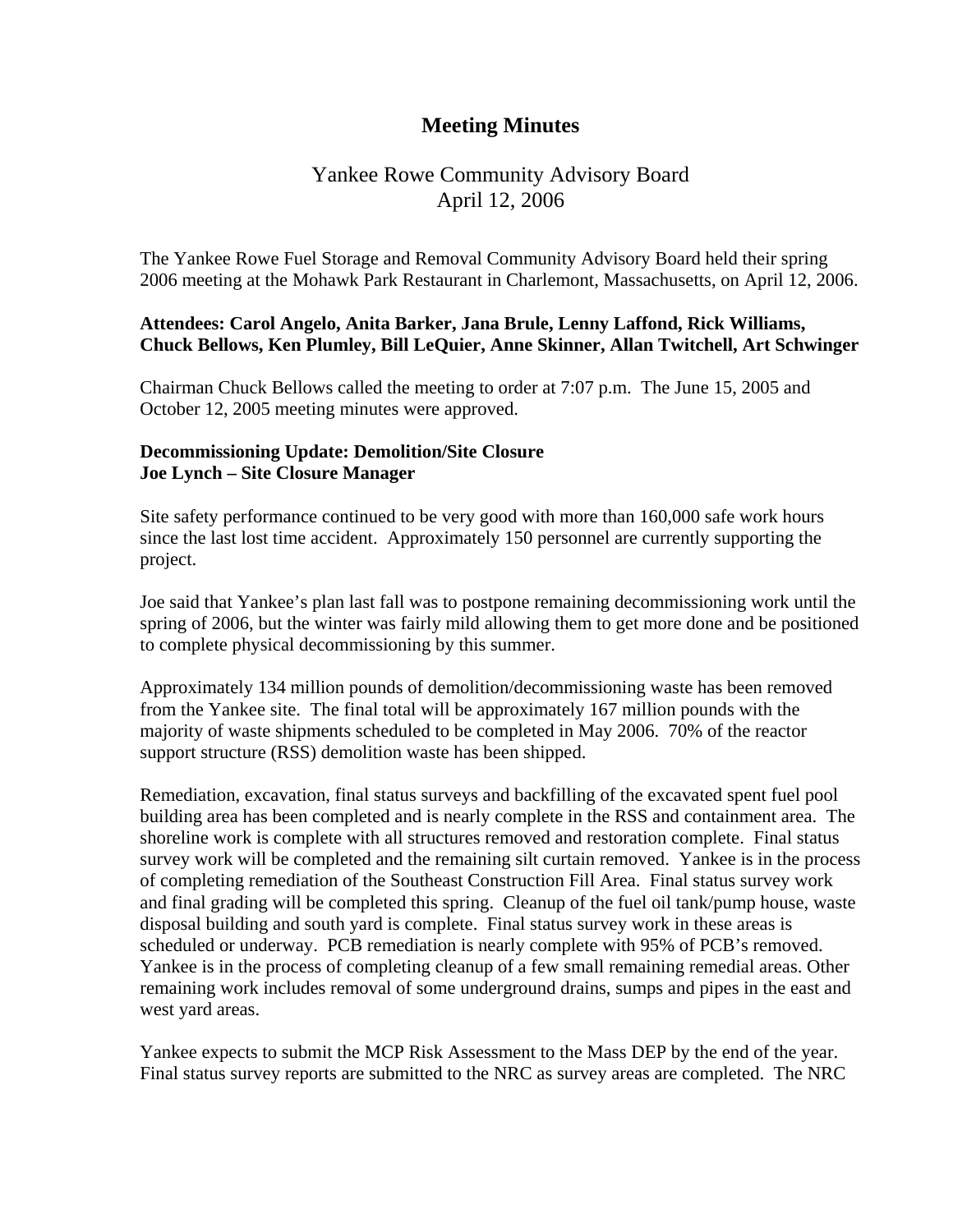will send ORISE to survey key areas for verification. EPA closure reports for PCB cleanup work are also being prepared.

Groundwater monitoring continues. The well network is being expanded with the installation of 15 new wells for a total of 55 monitoring wells. Four quarterly rounds of testing will be conducted in 2006. The 2005 groundwater report was issued this month.

Joe also discussed the recent EPA violation for turbid water releases. Significant rain storms caused water containing silt and sediment to enter the Deerfield River from the storm drains. The releases violated EPA water quality requirements. Yankee has implemented numerous corrective actions and invested approximately \$2 million in erosion control measures to help prevent further turbid water issues. Joe said that the plan to plant grass and natural vegetation on and around the site this year as part of the final restoration will significantly mitigate runoff from torrential downpours.

Goals for completing the decommissioning project include shipping all remaining waste and completing all physical work in September 2006; submitting all Final Status Survey packages to the NRC in December and obtaining license termination in the spring of 2007; and obtaining MA-DEP approval of the MCP Response Action Outcome (RAO) in the summer of 2007.

Joe mentioned that Yankee has already received a partial site release from the NRC for nonimpacted areas of the property. He also said that Yankee will be bringing in an additional four to six thousands yards of clean soil for backfilling and grading activities. They are required to put in six inches of native top soil and to plant native species of trees, shrubs and vegetation. This will mean additional truck shipments coming to the site. Joe also said that Yankee is currently in negotiations with TransCanada to extend the dam permanently and that this will be one of the final activities.

## **Regional and Federal Nuclear Waste Issue Update Joe Lynch – Site Closure Manager**

Joe introduced Jim Connell, ISFSI (Independent Spent Fuel Storage Installation) Program Manager for the Yankee Rowe, Connecticut Yankee and Maine Yankee sites. Jim and Yankee Government Affairs director, Bob Capstick, represent Yankee on several industry committees to participate in efforts to remove the spent fuel from the former plant sites, including the Nuclear Waste Strategy Coalition, Decommissioning Plant Coalition, Nuclear Energy Institute (NEI) committees, and the New England Council.

Recent letters from the New England Senate and Congressional Delegation urging the federal government to explore and adopt solutions that would allow it to meet its legal obligations to address the spent nuclear fuel storage problem in New England were distributed to CAB members.

Joe said the Yucca Mountain program continues to be stalled with license application for the facility now scheduled for 2008 and opening of the facility estimated near 2020. Senator Reid of Nevada sponsored a bill that would establish a federal policy to keep fuel